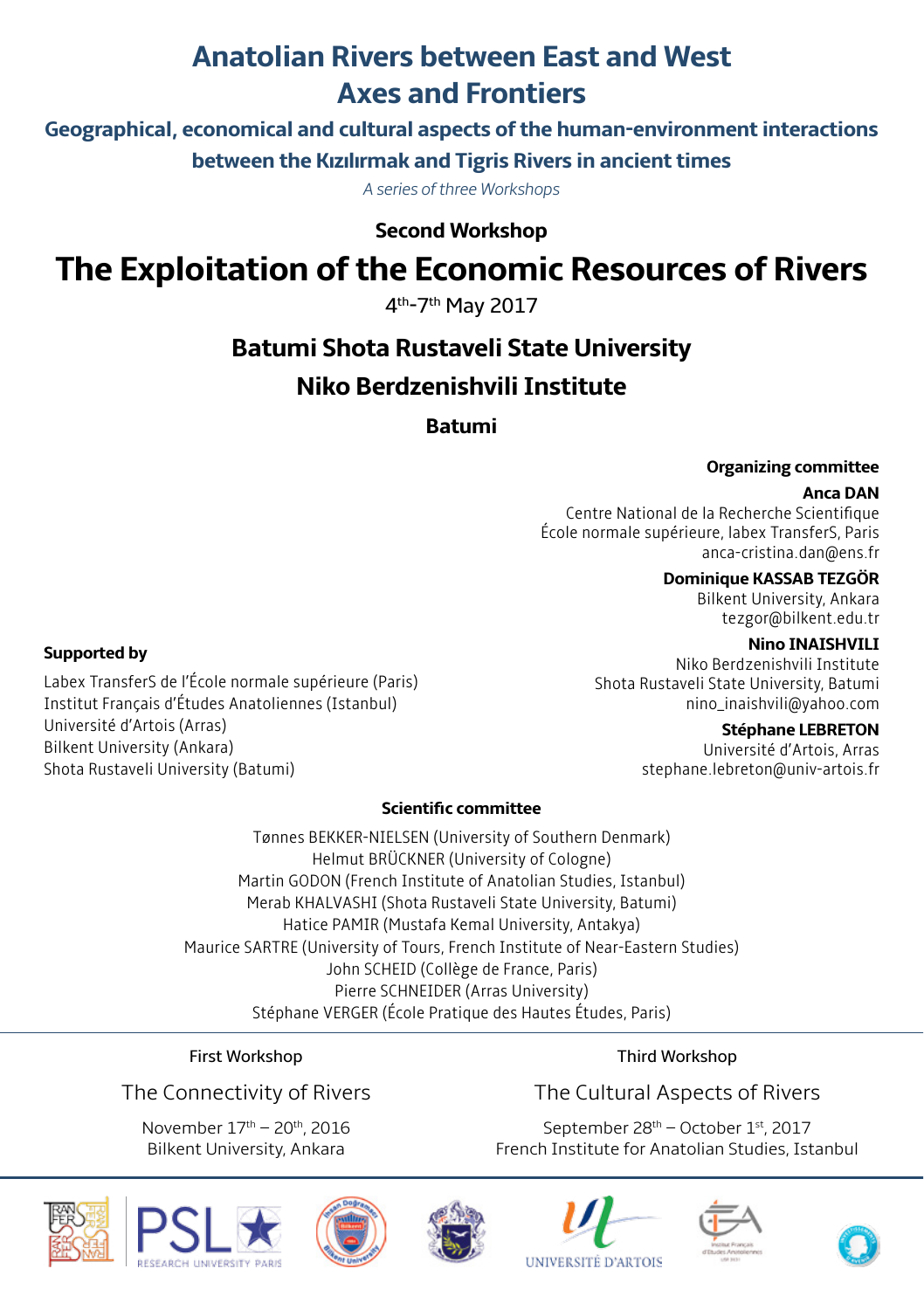# **Thursday 4th May 2017 -** Arrival of the participants

19:50 Departure from the hotel – 20:00 Dinner – 22:30 Return to the hotel

# **Friday 5th May 2017**

# **Batumi Shota Rustaveli State University, Faculty of Humanities, Room #37**

# **1st Day of Workshop: Historical and Archaeological Approaches**

09:30 Departure from the hotel

# **10:00 Welcoming speeches on behalf of the co-organising institutions**

Merab Khalvashi, Rector of the Batumi Shota Rustaveli State University Tamar Siradze, Vice-Rector of the Batumi Shota Rustaveli State University Marina Giorgadze, Dean of the Faculty of Humanities of Batumi Shota Rustaveli State University Nino Inaishvili, Niko Berdzenishvili Institute of Batumi Shota Rustaveli State University Anca Dan, Labex TransferS CNRS-ENS Paris

# **10:45 1st Working Session – Ancient Colchis**

# Moderator & Discussant: Anca Dan and Giorgi Tavamaishvili

- 10:45-11:05 David Braund, Nino Inaishvili, Dominique Kassab Tezgor: *The Akampsis Tchorokhi Çoruh: A Frontier and a Navigation Road*
- 11:05-11:25 Rezo Papuashvili, Nino Kobalia: *Ancient Colchian Gold*
- 11:25-11:45 Discussion

# *11:45: Coffee break*

# **12:00 2nd Working Session – Southern Caucasus**

# Moderator & Discussant: Nino Inaishvili and Ruslan Baramidze

- 12:00-12:20 Hasmik Simonyan: *Between the Rivers and over the Mountains. Comparative Analyses of the Diet among the Population of the Iron Age in Armenia*
- 12:20-12:40 Farhad Guliyev, Valech Alakbarov: *Traces of Anatolian Cultures according to the Recent Neolithic Investigations in Azerbaijan (On the Basis of the Archaeological Sites of the Mid Kura Valley)*
- 12:40-13:00 Discussion

## **13:00: Batumi Art Teaching University "Along the Rivers"**

Undergraduate Students Exhibition (curators: Ketevan Vacheishvili and Marina Giorgadze)

# *13:30: Lunch*

# **14:30 3rd Working Session – Tigris-Euphrates**

# Moderator & Discussant: Dominique Kassab Tezgör and Marina Giorgadze

- 14:30-14:50 Ségolène de Pontbriand: *The Euphrates Valley: A Brilliant Cradle of Millenary Civilizations and a Secular War Zone*
- 14:50-15:10 Jean-Claude Cheynet: *The Byzantine Euphrates: Real Border, Imaginary Border*
- 15:10-15:30 Martine Assénat: *Amida ad Tigrem (Diyarbakır Turkey)*
- 15:30-16:00 Discussion

# *16:00: Coffee break*